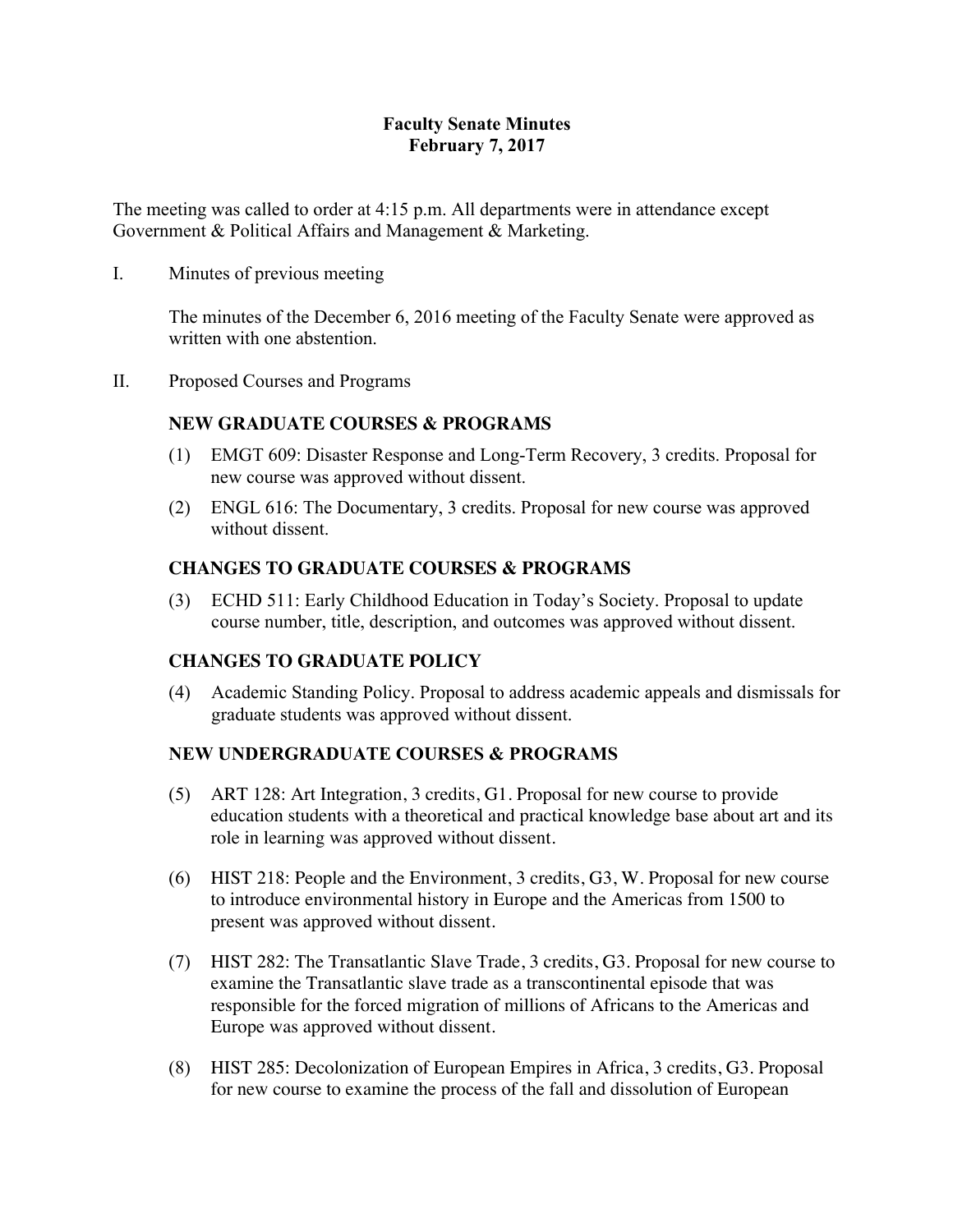Empires in the decades following the end of the Second World War was approved without dissent.

(9) EHEM 319: Emergency Management Planning, 3 credits. Proposal for new course to analyze planning methodologies and constructs as well as pitfalls and limiting factors in the development and execution of emergency management plans at the strategic, operational, and tactical levels was approved without dissent.

### **CHANGES TO UNDERGRADUATE COURSES & PROGRAMS**

- (10) PSYC 454: History and Systems of Psychology. Proposal to modify prerequisites was approved without dissent.
- (11) PSYC 455: Seminar in Psychology. Proposal to modify title, prerequisites, and credits was approved without dissent.

### **CHANGES TO UNDERGRADUATE POLICY**

- (12) New document defining Area Curriculum Committees was approved without dissent.
- (13) Revised Undergraduate Curriculum Approval Process was approved without dissent.
- III. Report of the Faculty Senate Chairperson

Chair Börger-Greco welcomed senators to the spring semester.

IV. Report of the Student Senate

Mr. Aaron Jaffe reported on elections for Student Senate executive board, review of club operations request, and concert and Superfest planning. He announced Jane Elliott will be on campus April 20. Faculty interested in having her visit their classroom or attending a luncheon with her should contact Mr. Jaffe.

V. Report of the Graduate Student Association

None

VI. Report of the Administrative Officers

#### **Provost**

Provost Prabhu commented on potential impact by the national travel ban, noting that students and faculty have access to a PASSHE immigration counselor. Faculty should be proactive in reporting international travel plans using the extra pages of the Travel Request Form. Dr. Prabhu also reminded faculty of the spring Faculty Convocation and Writing Institute event with Tara Kazak on February 10. It was noted the convocation would be recorded for faculty who are not able to attend. Dr. Prabhu also commented on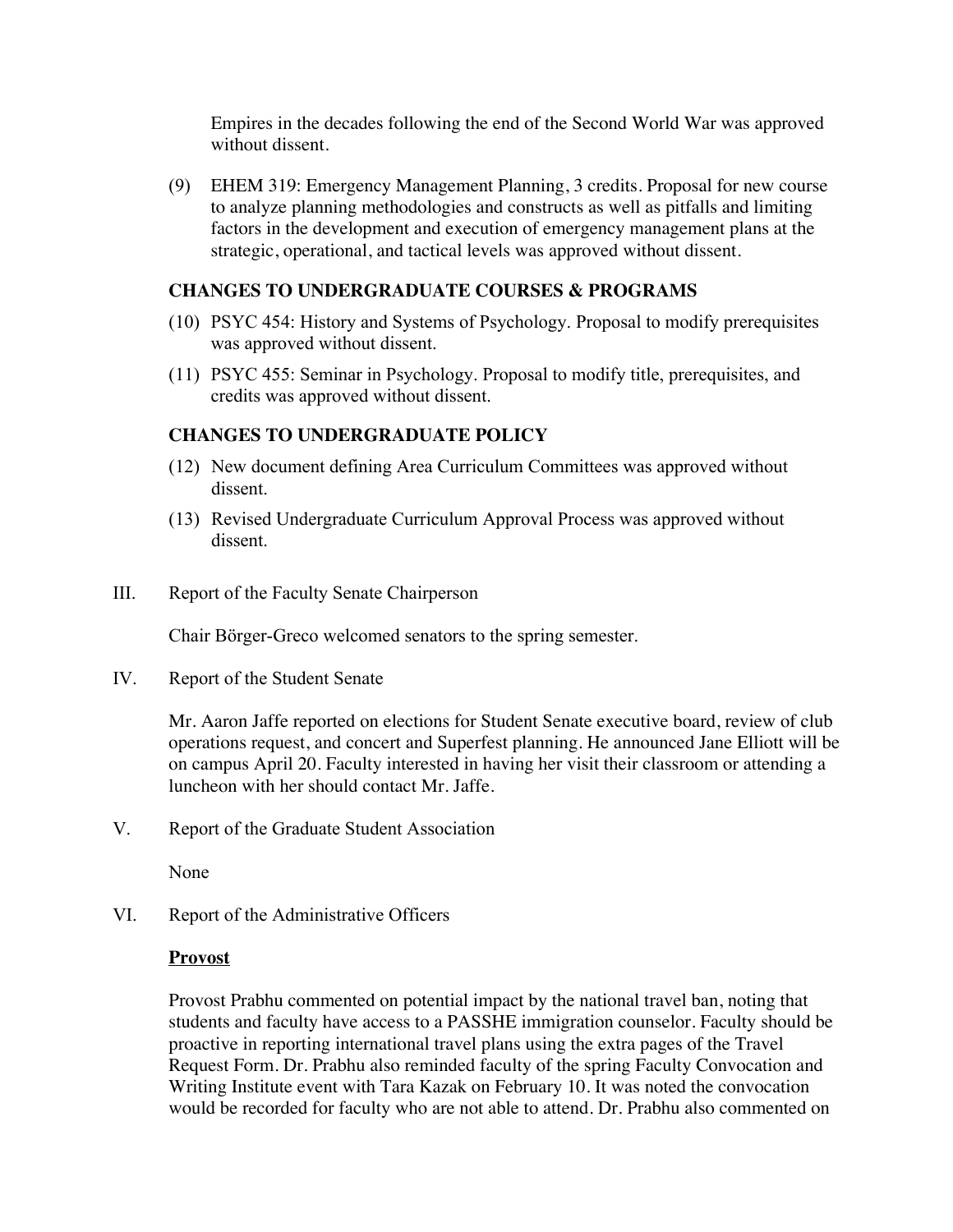the Pennsylvania budget released today, noting a 2% increase for PASSHE schools is helpful but not sufficient to close budget deficits. He also reminded faculty that university resources should not be used for personal organization or participation in political/social advocacy events.

#### **Associate Provost**

Associate Provost Adams reported that workflow review for curriculum is now being tested.

VII. Curricular Notices

## **NEW UNDERGRADUATE COURSES & PROGRAMS**

- (1) BIOL 486: Behavioral Ecology, 3 credits. Proposal for new course examining evolution of animal behavior via natural selection with substantial field component.
- (2) BIOL 484: Mechanics of Animal Behavior, 3 credits. Proposal for new course exploring physiological mechanisms that regulate animal behavior.
- (3) BIOL 483: Applied Ethology, 3 credits. Proposal for new course on animal behavior relevant to work with captive and/or domesticated animals.
- (4) BIOL 329: Plant-Insect Interactions, 3 credits. Proposal for new course on chemical and biological interactions between plants and insects.
- (5) BIOL 442: Wildlife Ecology & Management, 3 credits. Proposal for new course on how wildlife ecology, history, policy, and statistics shape wildlife management decisions.
- (6) HIST 359: First World War, 3 credits, G3. Proposal for new course on military strategy and tactics employed by the combatants during the First World War.

## **CHANGES TO UNDERGRADUATE COURSES & PROGRAMS**

- (7) BIOL 385: Principles of Animal Behavior. Proposal to revise course title, number, and prerequisites and remove W label.
- (8) BIOL 418: Aquatic Entomology. Proposal to revise course number, prerequisistes, and description.
- (9) FORL minors. Proposal to reorganize as Language Studies or Culture Studies minors that may be completed in any language offered at MU.
- (10) FORL BA. Proposal to reorganize major as Language Studies or Culture Studies options that may be completed in any language offered at MU.

It was noted that a Social Work dissertation research course will be requesting a waiver of the two-meeting rule to make up for delays in review at their collaborating institution.

VIII. Reports of the Faculty Senate Standing Committees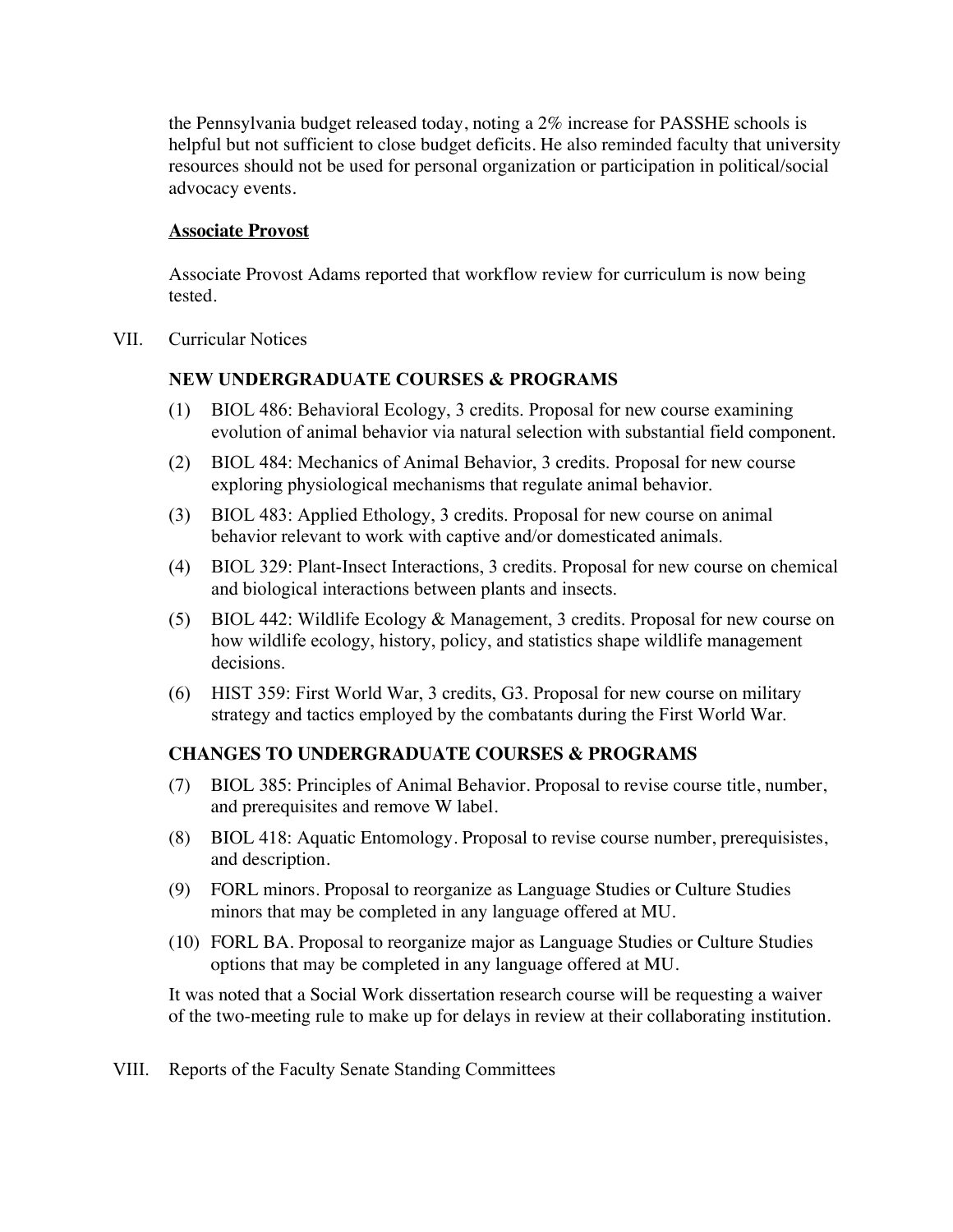### **GCPRC**

#### **NEW GRADUATE COURSES & PROGRAMS**

- (1) ENGL 630: Studies in American Ethnic Literature Since 1945, 3 credits. Proposal for new course to study representative literary works of various ethnic groups in contemporary America.
- IX. Reports of the Faculty Senate Special Committees

None

X. Faculty Emeriti

None

XI. Election of Senate Officers

Chair Börger-Greco noted that Aimee Miller and Shaun Cook have agreed to continue if elected, but that a potential candidate for chair is still determining workability. Elections were postponed to the next meeting.

XII. Retention Initiatives Update

Senator Sciarretta updated senators on student participation in academic recovery seminars, program staffing, and the Early Alert pilot. He noted that monitored students are highlighted in MAX for faculty input. Policies and efforts to promote more effective ways to motivate students sooner to make positive academic progress. Mr. Sciarretta noted the Well Student Check is still available for students experiencing non-academic issues faculty observe.

It was highlighted that student athletes are included in this system. Senator Gallagher reported that faculty reporting is helpful for advancing student athlete performance even though a few are still falling through the cracks.

XIII. Other/New Business

None

Meeting was adjourned at 5:17 p.m.

Respectfully Submitted,

Aimee L. Miller Faculty Senate Secretary

Action Summary: